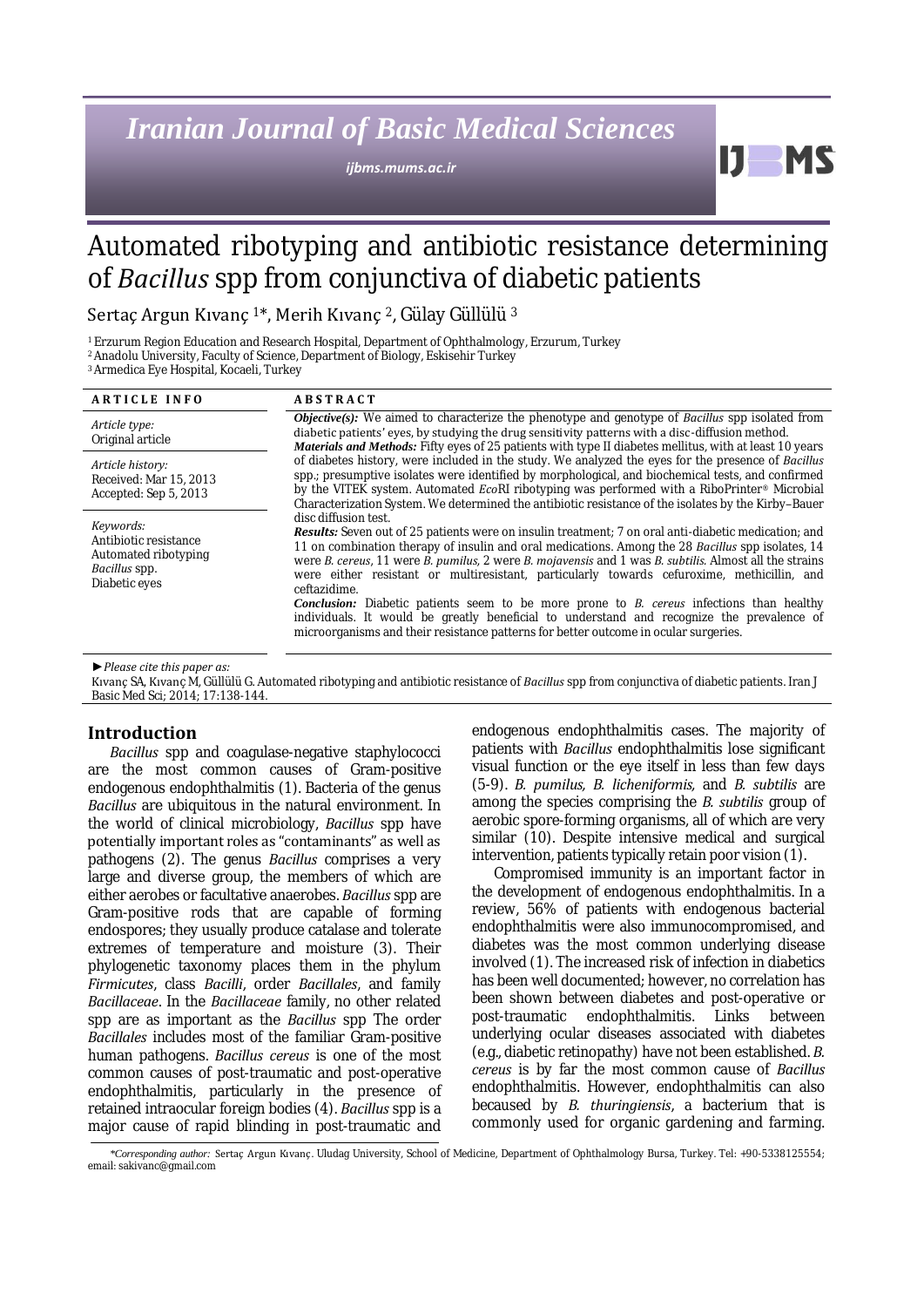*Bacillus thuringiensis* is genetically and phenotypically similar to *B. cereus* (11, 12). For *B. cereus* and *B. thuringiensis*, the quorum-sensing transcriptional regulator—plcR—controls the expression of many extracellular virulence factors (13). Wild-type *Bacillus* causes severe intraocular inflammation in 12 hr. The ability of *B. cereus* toxins to induce the type of damage seen in endophthalmitis was shown in a mouse model of sterile endophthalmitis, in which bacterial supernatants from wild type and plcR-deficient *B. cereus* were examined. Supernatant from the wildtype *B. cereus* caused rapid loss of retinal function and more severe inflammation than did the supernatant from plcR-deficient *B. cereus* (14). In terms of individual toxins, those tested to date (hemolysin BL, phosphatidylinositol-specific phospholipase C, and phosphatidylcholine-specific phospholipase C) contributed little to the overall pathogenesis of experimental *B. cereus* endophthal mitis (15, 16). Taken together, these data highlight the importance of quorum-sensing to the pathogenicity of *Bacillus* endophthalmitis (6-9).

*B. pumilus* is highly resistant to extreme environmental conditions such as low or no nutrient availability, desiccation, irradiation,  $H_2O_2$ , and chemical disinfections (17). *B. cereus, B. licheniformis*, and *B. pumilus* may be more pathogenic in immunosuppressed hosts than other common *Bacillus*  species (*B. subtilis* or *B. megaterium*) (18). However, *B. pumilus* has been rarely reported as a human pathogen (19). *B. pumilus* has toxic properties; it has cytopathic effects in Vero cells, hemolytic activity, the capacity for lecithinase production, and proteolytic action on casein (20). Little information has been published about *B. mojavensis*(21).

The present study has focused on the phenotype and genotype characterization of *Bacillus* spp obtained from the healthy conjunctiva of eyes of diabetic patients on the basis of their drug-sensitivity patterns assessed by the disc diffusion method.

# **Materials and Methods**

## *Subject*

A total of 25 patients, (15 women [60%] and 10 men  $[40\%]$ ; mean age: 59.54  $\pm$  6.72 years) with Type II diabetes mellitus  $(n = 50 \text{ eyes})$ , with at least 10 years of diabetes history, and who had visited our ophthalmology department for routine diabetic control, without ocular infection or ocular allergic symptoms, were included in this study. Microbiologic sampling from conjunctival fornices was performed twice for both eyes with sterile cotton swabs, without topical anesthetic drops. Using sterile Stuart's swabs, we obtained swabbed samples from the conjunctiva of each patient, which were then placed in Stuart's transport medium and transferred to the microbiology laboratory. Informed consent

was obtained from all the patients prior to conjunctival sampling.

## *Isolation of Bacillus spp*

The conjunctival swabs were streaked on culture media. The following culture media: blood agar (5% sheep) and blood and mannitol egg-yolk-polymyxin agar (MYP-agar) were used. The culture media were incubated at 37°C to permit bacterial growth; the cultures were retained for 3 days to ascertain bacterial growth.

## *Bacterial identification*

Colonies representing the most number of bacteria in each sample were subcultured in MYPagar and blood agar by streaking on the same fresh medium and incubating at 37°C for 24-48 hr. The isolates were screened by colonial morphology, Gram staining, and spore formation. Further, we investigated the following parameters: coagulase activity, hemolysis, oxidation/fermentation of glucose, motility, catalase, oxidase, coagulase, growth in anaerobic medium, starch hydrolysis, casein hydrolysis, and gelatin hydrolysis (22). In addition, Voges–Proskauer and indol tests were done and nitrate reduction, starch hydrolysis, and mannitol utilization were also evaluated (23). The strains were further identified using the VITEK system (bioMerieux), according to the manufacturer instructions. The VITEK identification system is also a carbon-source utilization test. The reliability of these systems depends upon the number and diversity of bacteria in the databases.

Automated *Eco*RI ribotyping was performed with a RiboPrinter® Microbial Characterization System (Dupont Qualicon). The standard *Eco*RI DNA preparation kit was used based on the manufacturer protocol. Pure culture samples were obtained from agar plates incubated for 24–48 hr at 30°C. The microbial samples were subsequently analyzed according to the manufacturer instructions. The ribotype profiles of the isolates were compared with the reference DuPont identification database DUP2003. The identification of each isolate was done when the corresponding pattern matched one of the patterns of the DuPont Identification Library with a similarity of ≥0.85. The isolates were automatically grouped in ribogroups by the RiboPrinter® on the basis of the similarity of the respective ribotype patterns.

The generated Riboprinter® patterns were analyzed with the Finger Printing II software (DuPont Qualicon ,USA), and a dendrogram was generated by using the Unweighted Pair Group Method using arithmetic Averages (UPGMA) and Pearson correlation coefficients (optimization, 1.56%).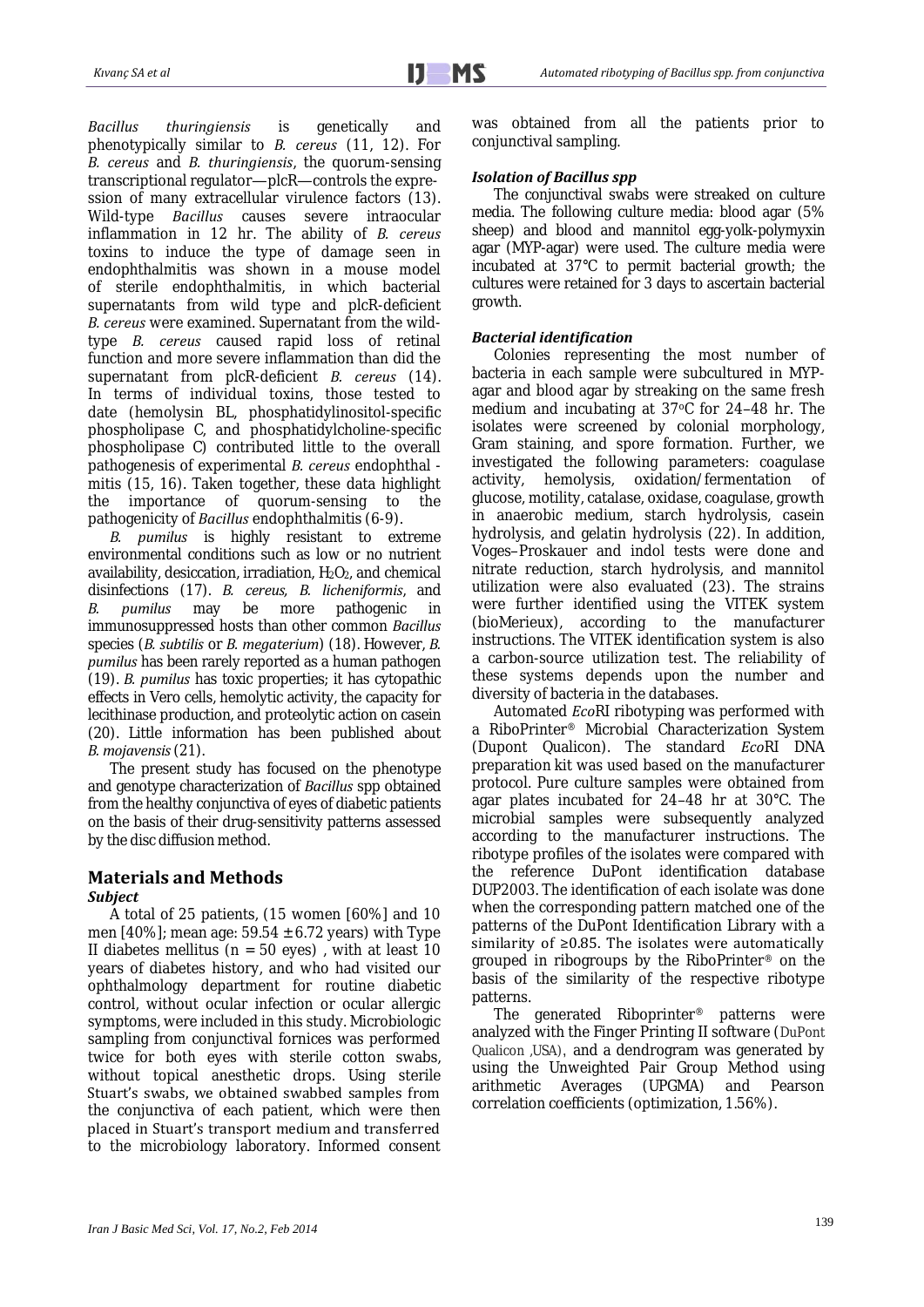

| Table 1. EcoRI ribotyping profiles of the Bacillus spp isolated from conjunctiva of diabetic patients |  |  |  |
|-------------------------------------------------------------------------------------------------------|--|--|--|
|-------------------------------------------------------------------------------------------------------|--|--|--|

| <b>No</b>                  | Sample no      | Dupont ID label    | Ribogroup         | DUP number | Similarity |
|----------------------------|----------------|--------------------|-------------------|------------|------------|
|                            | KA 17.7-1      | B. cereus          | EcoRI 425-114-S-4 | DUP-6066   | 0.85       |
|                            | PCA 15.4-1     | B. cereus          | EcoRI 425-114-S-4 | DUP-6066   | 0.84       |
|                            | PCA 15.3       | B. cereus          | EcoRI 425-114-S-4 | DUP-6066   | 0.87       |
|                            | PCA 17.2       | B. cereus          | EcoRI 425-114-S-4 | DUP-6066   | 0.85       |
|                            | PCA 15.5-2     | B. cereus          | EcoRI 425-114-S-4 | DUP-6066   | 0.85       |
|                            | KA17.11        | B. cereus          | EcoRI 425-114-S-4 | DUP-6066   | 0.87       |
|                            | PCA 17.10      | B. cereus          | EcoRI 425-114-S-4 | DUP-6066   | 0.85       |
|                            | <b>KA17.8</b>  | B. cereus          | EcoRI 425-114-S-4 | DUP-6066   | 0.87       |
| $\mathop{\rm II}\nolimits$ | KA 50.1        | B. cereus          | EcoRI 425-126-S-5 | DUP-6066   | 0.83       |
| $\mathbf{III}$             | KA 22.3        | B. cereus          | EcoRI 425-114-S-4 | DUP-13209  | 0.86       |
|                            | KA 17.4        | B. cereus          | EcoRI 425-114-S-4 | DUP-13209  | 0.84       |
| $\mathsf{IV}$              | KA 17.6-1      | B. cereus          | EcoRI 425-126-S-8 | DUP-13209  | 0.84       |
|                            | KA 52          | B. cereus          | EcoRI 425-126-S-8 | DUP-6092   | 0.87       |
| V                          | KA 49.2        | B. cereus          | EcoRI 425-114-S-8 | DUP-6092   | 0.85       |
|                            | PCA 36.1       | B. pumilus         | EcoRI 425-122-S-2 | DUP-6073   | 0.90       |
|                            | KA 17.5.1      | B. pumilus         | EcoRI 425-122-S-2 | DUP-6073   | 0.93       |
| V <sub>l</sub>             | KA 17.5.2      | B. pumilus         | EcoRI 425-122-S-2 | DUP-6073   | 0.92       |
|                            | PCA 39.3       | B. pumilus         | EcoRI 425-122-S-2 | DUP-6073   | 0.84       |
|                            | KA 35.1        | B. pumilus         | Ecol 425-122-S-2  | DUP-6073   | 0.92       |
|                            | <b>PCA 4.2</b> | B. pumilus         | EcoRI 425-129-S-4 | DUP-11052  | 0.93       |
| VII                        | <b>PCA 9.4</b> | B. pumilus         | EcoRI 425-129-S-4 | DUP-11052  | 0.92       |
| VIII                       | PCA 36.2       | B. pumilus         | EcoRI 425-122-S-2 | DUP-11055  | 0.87       |
|                            | PCA 35.1       | B. pumilus         | EcoRI 425-122-S-2 | DUP-11055  | 0.78       |
|                            | <b>PCA 31</b>  | B. pumilus         | EcoRI 425-122-S-2 | DUP-11055  | 0.81       |
|                            | <b>KA40</b>    | B. pumilus         | EcoRI 425-122-S-2 | DUP-11055  | 0.86       |
| IX                         | PCA 24.1       | B. mojevensis      | EcoRI 425-114-S-2 | DUP-13240  | 0.86       |
|                            | PCA 34.1       | B. mojevensis      | EcoRI 425-114-S-2 | DUP-13240  | 0.86       |
| X                          | PCA 11.2       | <b>B.</b> subtilis | EcoRI 425-129-S-1 | DUP-18130  | 0.94       |

All strains were stocked in 10% glycerol and stored at -80°C. Working cultures were stored at 5°C and periodically transferred.

#### *Antibiotic sensitivity testing*

The antimicrobial resistance patterns of isolates were determined using the agar disc-diffusion method. Bacteria were suspended in sterile 0.85% saline to a turbidity matching that of a McFarland No. 2 standard (bioMe´rieux, Marcy l'Etoile, France), diluted 1:20, and streaked on Mueller–Hinton agar. Discs containing the following antibacterial agents were used: gatifloxacin (5 µg), cefuroxime (30 µg), ceftazidime (30 µg), vancomycin (30 µg), gentamicin (10 µg), amikacin (30 µg), ciprofloxacin (5 µg), lomefloxacin (10 µg), moxifloxacin (5 µg), and methicillin (10 U). Plates were incubated at 37°C for 24–48 hr depending on the organisms contained therein. The strains were characterized as sensitive, intermediate, or resistant based on the size of the inhibition zones around each disc, according to the

National Committee for Clinical Laboratory Standards (CLSI) criteria (24).

#### **Results**

Among 25 patients,15 women (60%) and 10 men (40%), (mean age: 59.54 ± 6.72 years), 7 were on insulin treatment, 7 were using oral anti-diabetics, and 11 were using a combination of insulin and oral anti-diabetics. The mean HbA1c level was  $8.3 \pm 1.61$ . In addition to diabetes mellitus, 17 patients had hypertension, 12 had hypercholesterolemia, 2 had coronary artery disease, and 1 had breast cancer.

No growth was observed in 14 of 25 patients (56%). *Bacillus* spp were isolated from 15 of 50 eyes (isolates obtained from one eye in 7 patients, and both eyes in 4 patients); 5 of these isolates were isolated from men and 10 from women. In the present study, 28 isolates were recovered from diabetic patients and identified using phenotypic and genotypic tests. The *Bacillus* spp isolates were initially identified based on their colonial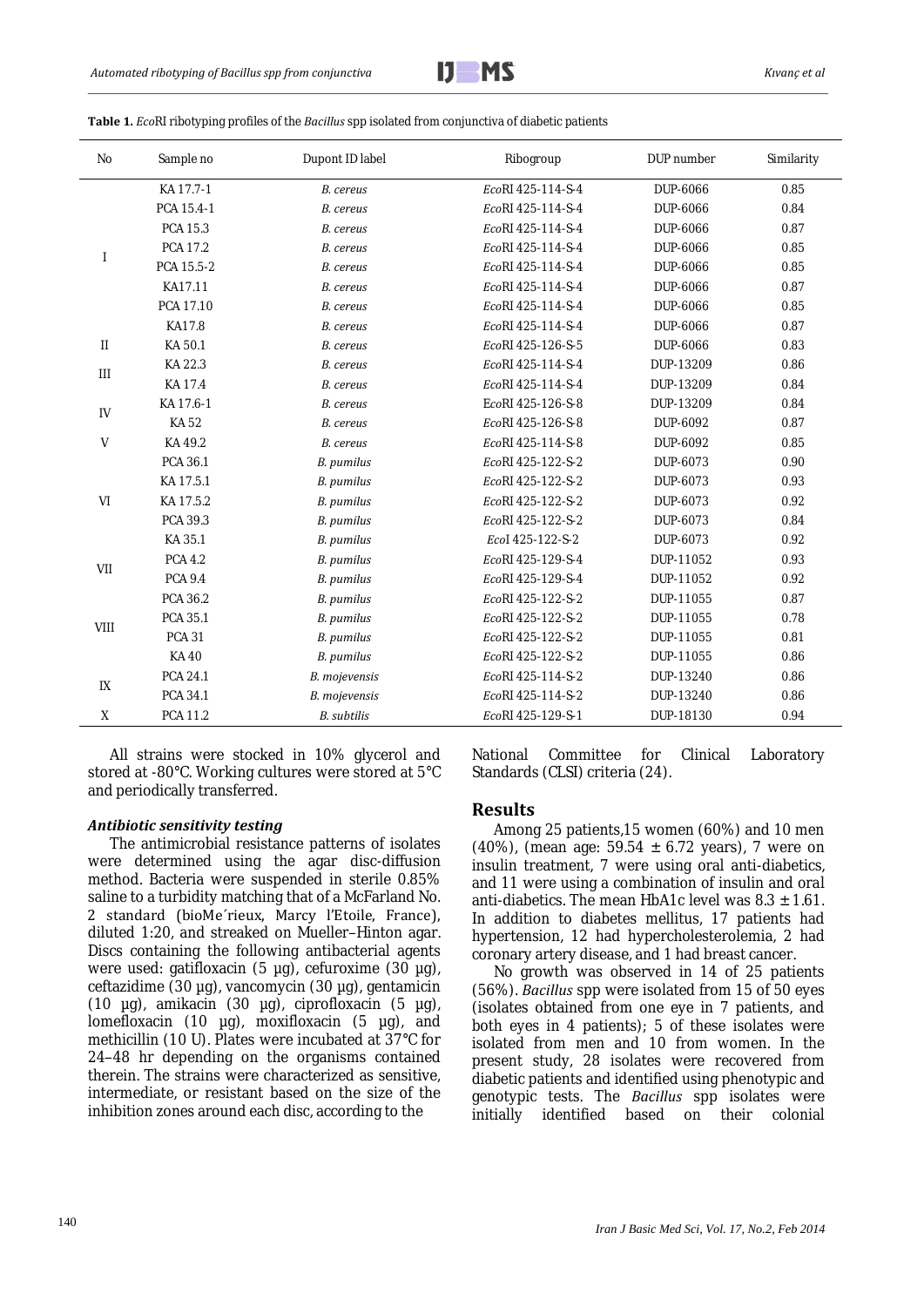| Strain                    | Ribogrup      | Cefuroxime     | Methicillin    | Ceftazidime    | Ciprofloxacin | Gentamicin | Amikacin        | Vancomycin | Gatifloxacin | Lomefloxacin | Moxifloxacin |
|---------------------------|---------------|----------------|----------------|----------------|---------------|------------|-----------------|------------|--------------|--------------|--------------|
| B. cereus KA 17.4         | EcoRI-114-S-4 | $\overline{R}$ | $\overline{R}$ | $\overline{R}$ | 30            | 26         | $\overline{23}$ | 20         | 29           | 29           | 31           |
| B.cereus KA 17.8          | EcoRI-114-S-4 | $\mathsf{R}$   | ${\sf R}$      | ${\sf R}$      | 22            | 28         | 23              | 17         | 29           | 27           | 27           |
| B. cereus PCA 17.2        | EcoRI-114-S-4 | 11             | ${\sf R}$      | 13             | 27            | 26         | 23              | 19         | 28           | 33           | 32           |
| B.cereus KA 17.11         | EcoRI-114-S-4 | 7              | ${\sf R}$      | 13             | 40            | 36         | 25              | 20         | 30           | 33           | 34           |
| B. cereus PCA 15.3        | EcoRI-114-S-4 | 13             | R              | 11             | 37            | 22         | 24              | 21         | 33           | 33           | 31           |
| <b>B.</b> cereus KA 17.10 | EcoRI-114-S-4 | 13             | R              | 13             | 33            | 34         | 32              | 22         | 39           | 32           | 37           |
| B. cereus PCA 15.5-2      | EcoRI-114-S-4 | R              | R              | 10             | 36            | 29         | 41              | 24         | 37           | 24           | 43           |
| B. cereus KA17.7-1        | EcoRI-114-S-4 | $\mathsf{R}$   | ${\sf R}$      | 12             | 35            | 22         | 24              | 20         | 30           | 32           | 32           |
| B. cereus KA 49.2         | EcoRI-114-S-8 | $\mathsf{R}$   | $\mathsf{R}$   | 10             | 17            | 32         | 41              | 20         | 25           | 30           | 17           |
| B. cereus KA 22.3         | EcoRI-114-S-4 | 11             | 12             | R              | 36            | 35         | 33              | 24         | 38           | 35           | 37           |
| B.cereus PCA 15.4-1       | EcoRI-114-S-4 | 12             | ${\sf R}$      | ${\sf R}$      | 50            | 25         | 41              | 21         | 28           | 27           | 40           |
| B. cereus PCA 7.2         | EcoRI-114-S-4 | 11             | ${\sf R}$      | R              | 30            | 22         | 20              | 19         | 37           | 40           | 32           |
| B.cereus KA 52 H(+)       | EcoRI-114-S-8 | $\mathsf{R}$   | 10             | 22             | 34            | 16         | 22              | 20         | 36           | 15           | 28           |
| B. cereus KA 17.6-1       | EcoRI-126-S-8 | 39             | 15             | 31             | R             | ${\sf R}$  | 28              | 48         | 51           | ${\sf R}$    | R            |
| B. pumilus PCA 35.1       | EcoRI-122-S-2 | 12             | 9              | ${\sf R}$      | 30            | 31         | 29              | 21         | 40           | 33           | 43           |
| B.pumilus KA 40           | EcoRI-122-S-2 | 13             | 21             | 28             | 34            | 21         | 39              | 42         | 43           | 30           | 45           |
| B. pumilus PCA 31         | EcoRI-122-S-2 | 15             | 13             | R              | 30            | 25         | 22              | 16         | 35           | 27           | 43           |
| B. pumilus PCA 36.1       | EcoRI-122-S-2 | 42             | 14             | 24             | 32            | 58         | 34              | 49         | 38           | 36           | 40           |
| B. pumilus PCA 36.2       | EcoRI-122-S-2 | $40\,$         | 15             | 25             | 32            | 56         | 35              | 48         | 38           | 37           | 39           |
| B. pumilus KA 17.5 -2     | EcoRI-122-S-2 | ${\sf R}$      | ${\sf R}$      | ${\sf R}$      | 29            | 22         | 32              | 23         | 35           | $30\,$       | 33           |
| B. pumilus KA 17.5 -1     | EcoRI-122-S-2 | ${\sf R}$      | $10$           | $\mathsf{R}$   | 29            | 23         | 33              | 23         | 36           | 31           | 32           |
| B. pumilus PCA 39.3       | EcoRI-122-S-2 | 12             | R              | $\mathsf{R}$   | 34            | 22         | 22              | 21         | 34           | 32           | 33           |
| B. pumilus PCA 4.2        | EcoRI-129-S-4 | 25             | ${\sf R}$      | ${\sf R}$      | 27            | 25         | 31              | 36         | 18           | 37           | 40           |
| B. pumilus PCA 9.4        | EcoRI-129-S-4 | 14             | ${\sf R}$      | ${\sf R}$      | 36            | $20\,$     | 26              | 27         | 40           | 33           | 38           |
| B.mojevensis PCA 34.1     | EcoRI-114-S-2 | $30\,$         | 15             | 15             | 25            | 39         | 55              | 31         | 35           | ${\sf R}$    | 37           |
| B.mojevensis PCA 24.1     | EcoRI-114-S-2 | R              | ${\sf R}$      | 10             | 31            | 50         | 26              | 19         | 31           | 40           | 38           |
| B. subtilis PCA 11.2-1    | EcoRI-129-S-1 | 36             | 19             | 28             | 35            | 24         | 24              | 22         | 36           | $30\,$       | ${\sf R}$    |

### **Table 2.** Susceptibility prevalence for *Bacillus spp* isolates (mm)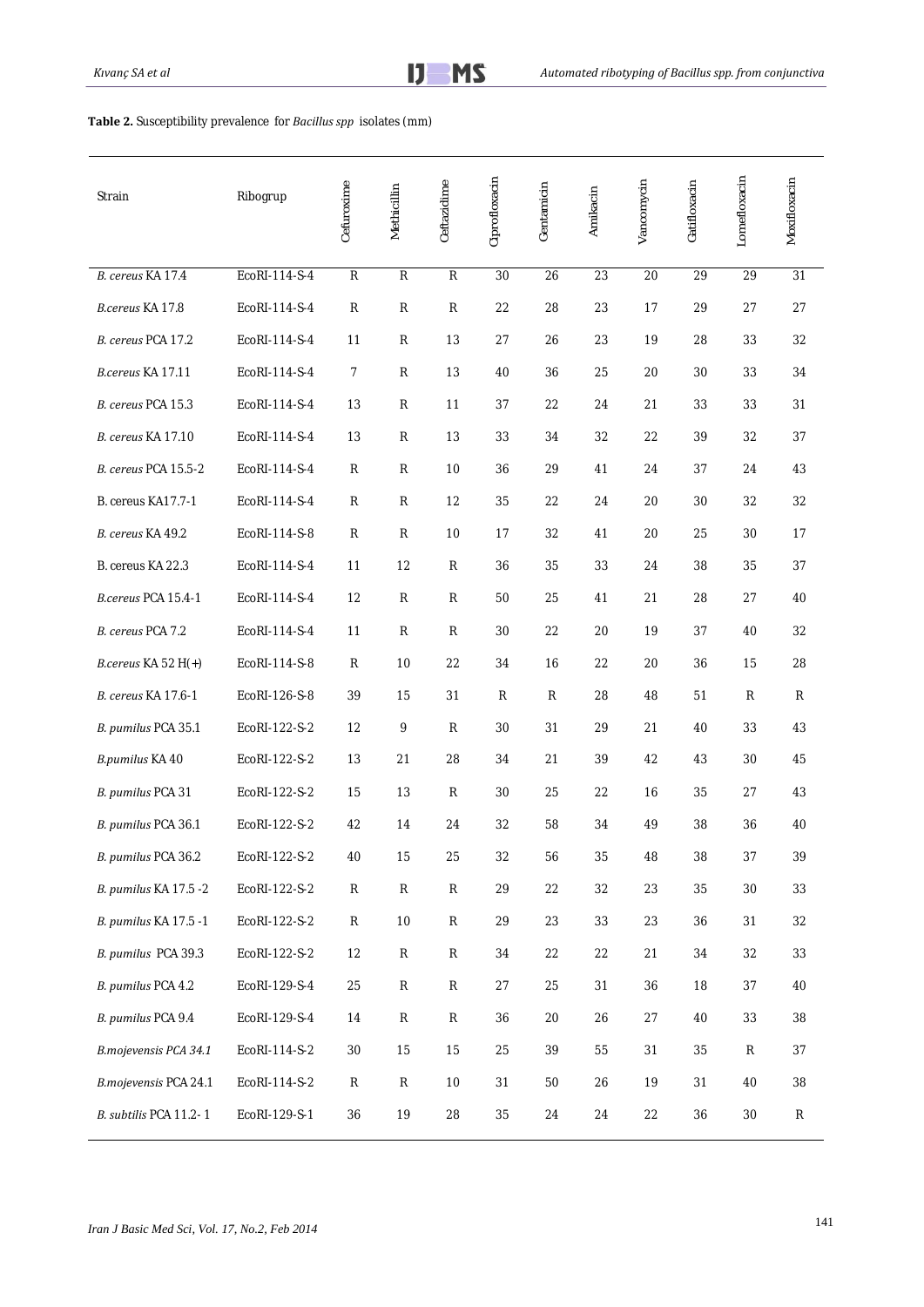i

morphology on plates, cellular appearance as viewed by light microscopy, and production of ovoid terminal or subterminal spores. On the basis of the results of the carbohydrate fermentation reactions and physiological and morphological tests, these samples were identified as *B. cereus, B. pumilus, B. mojevensis,* and *B. subtilis.* The predominant microbial flora was *B. cereus* followed by *B. pumilus.* The results obtained by *Eco*RI ribotyping confirmed the presumptive classification of the isolates within the species as the *Bacillus* spp Based on the preset identification similarity threshold of 0.86; all the strains were automatically identified using the RiboPrinter®. *B. cereus, B. pumilus, B. mojevensis,* and *B. subtilis* were detected using the RiboPrinter® system. *Eco*RI ribotyping differentiated the isolates into 8 distinct ribotypes (Table 1). The similarity among these 8 ribogroups ranged from 0.78 to 0.97. The ribogroups belonged to 7 different DUP-IDs. These data show the high similarity inherent to the *Bacillus* strains isolated from the conjunctivas of patients with diabetes mellitus. *B. cereus* was the most common bacteria isolated, accounting for 14 out of the 28 isolates (50%). The other *Bacillus* spp isolated, included *B. pumilus* (11 isolates), *B. subtilis* (1 isolate)*,* and *B. mojevensis* (2 isolates)*.* The RiboPrinter® results are shown in Figure 1. The 7 DUP-IDs were allocated to the evolutionary lineages known for *Bacillus* spp In particular, DUP-IDs 13209 and DUP-IDs 6092 were classified as Lineage I;DUP-IDs 6066, as Lineage II; and DUPIDs 18130, as Lineage III; DUP-IDs 11055, as Lineage IV; DUP-IDs 6073, as Lineage V; DUP-IDs 11052, as Lineage VI; and DUP-IDs 13240, as Lineage VII (Table 1). No atypical profile or profiles belonging to all lineages were found. The dendrogram patterns generated from ribotype data produced 7 clusters (Figure 1). The threshold regarding the measure of similarity was fixed at 0.85%. Cluster A consisted of 5 isolates; Cluster B, 9 isolates; Cluster C, 1 isolate; Cluster D, 4 isolates; Cluster E, 5 isolates; and Clusters F and G consisted of 2 isolates each from diabetes patients. The results of the cluster analysis allowed us to confirm the existence of a widespread population of *Bacillus* spp characterized by the diffusion of highly similar strains in diabetes patients.

The ribotyping of 28 strains and other reference strains showed that *Bacillus* species can be easily distinguished using this genotype characterization method. The ribotyping of 15 strains and calculation of the similarity values between the isolates and the reference strains allowed us to identify of all strains, which yielded a fingerprint identical to that of *B. cereus* reference strains 6066, 13209, and 6092. The ribotyping of 11 strains yielded a fingerprint identical to that of *B. pumilus* reference strains 6073, 11052, and 11055. The similarity of the fingerprint patterns allowed the grouping of the isolates with reference strains and their identification on this basis.



**Figure 1.** Cluster analysis of the *Bacillus* spp isolates from conjunctiva. Dendrogram based on UPGMA cluster analysis

PCA 24.1 and PCA 34.1 exhibited similar patterns to those provided by the *B. mojevensis* database (DUP-13240). Similarly, 11.2 showed patterns similar to those of the database for *B. subtilis* (DUP-18130). These findings show the high similarity among *B. pumilus* strains isolated from diabetic patients' eyes.

Among the 28 isolates, 8 distinct *Eco*RI ribogroups were identified, and various resistance profiles were obtained. Table 1 summarizes the ribogroups found in this study. The antimicrobial susceptibility of the isolates was investigated using a panel of 10 different drugs, and the rates of resistant strains were as follows: methicillin 89.28%, gentamicin 3.57%, cefuroxime 71.43%, ceftazidime 71.43%, ciprofloxacin 3.57%, lomefloxacin 7.14%, and moxifloxacin 7.14%. No strain was resistant to amikacin, vancomycin, and gatifloxacin (Table 2). Among the ribogroups, the first group consisted of 14 isolates. The *B. cereus* KA 17.6-1 isolates belonging to the *Eco*RI-126-S-8 ribogroup were interestingly and strikingly related by their antibiotic resistance patterns, all being resistant to gentamicin, ciprofloxacin, lomefloxacin, and moxifloxacin.

*B. cereus* KA17.6.1 strains belonging to the *Eco*RI-126-S-8 ribogroups showed different antibiotic resistance patterns as compared to the other *B. cereus* strains. This strain was found to be resistant towards ciprofloxacin, gentamicin, lomefloxacin, and moxifloxacin. All of the *B. pumilus* ribogroups were resistant to cefuroxime, methicillin, and ceftazidime, while *B. subtilis* was resistant to moxifloxacin, and *B. mojevensis* PCA 34.1 was resistant to lomefloxacin.

Over 85.71% of the isolates were multiresistant to at least 2 drugs. Of these, 14.29% isolates were resistant to 2, 67.86% to 3, and 3.57% to 5 antibiotics. Only 1 strain of the 28 was susceptible to all the tested antibiotics.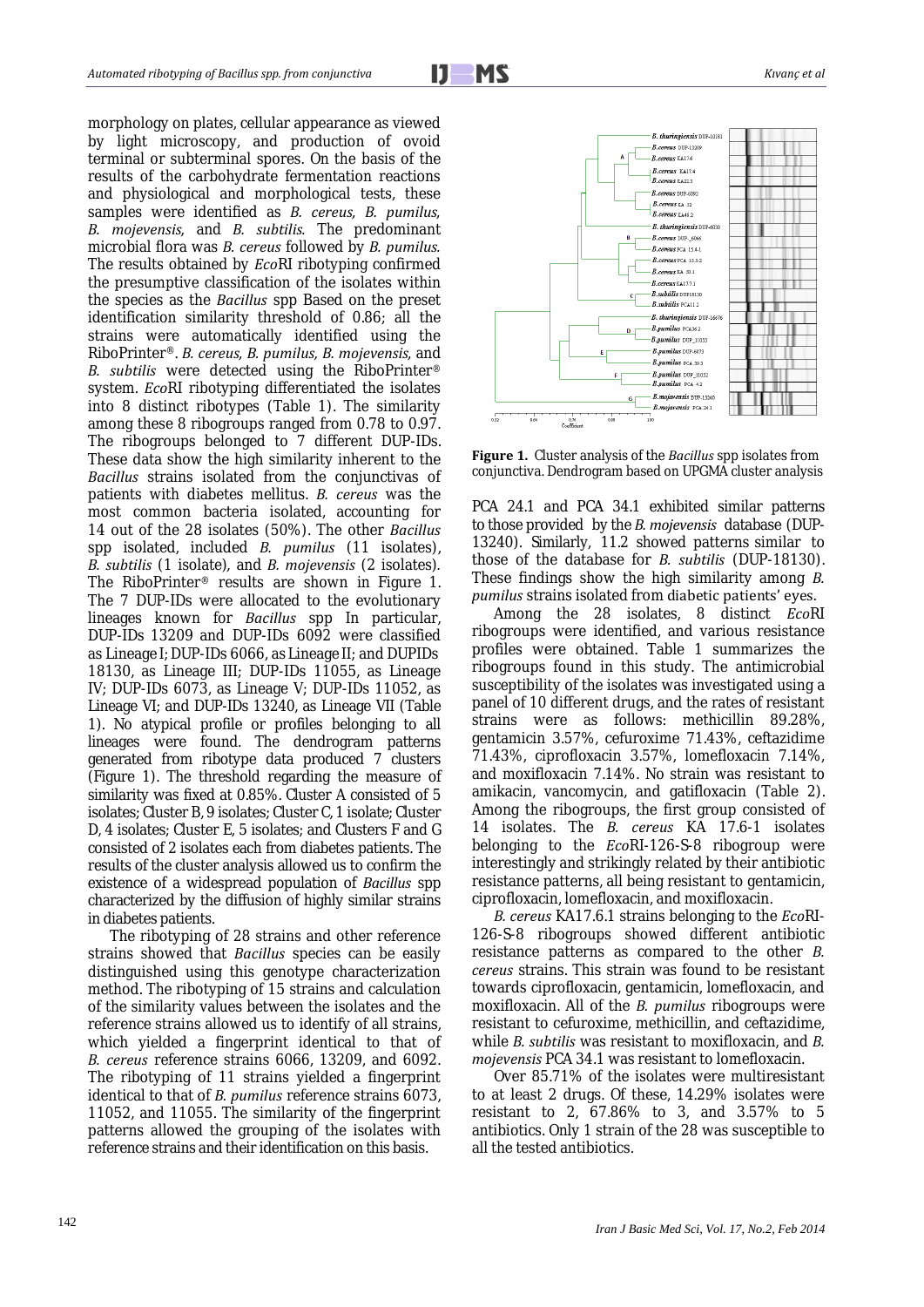With increasing numbers of diabetic patients worldwide, there has been a significant rise in the prevalence of diabetes-related eye problems. Few reports have examined the specific prevalence of *Bacillus* spp in this context. In contrast to previously published data, our study has shown the incidence of *Bacillus* spp in a significant number (30%) of diabetic eyes. *B. cereus, B. pumilus, B. mojevensis,* and *B. subtilis* were isolated*.* The predominant microbial flora was *B. cereus* followed by *B. pumilus.* Tekeli *et al* studied the flora of conjunctivas from diabetic patients but did not provide any information on *Bacillus* (25). Bilen *et al* isolated *Bacillus* spp from 8/132 (6.06%) diabetic patients and 1/50 (2.0%) non-diabetic patients (26). Coşkun et al. isolated *B. subtilis* (3.6%) from normal conjunctival flora (27). We isolated *B. subtilis* (3.57%) at similar frequencies in our study. Among the 28 isolates, 2 were identified to have *B. mojevensis*. This bacterium is not a pathogen and exhibits antimicrobial activity (28). The eyelids and conjunctival flora protect against pathogenic microbial colonization (29). Normal bacteriologic flora inhibits the growth and invasion of pathogenic bacteria by restricting their nutrition, limiting the space available for growth and secreting enzymes and antimicrobial substrates.

Notably, ribotyping with the RiboPrinter® is an automated process that requires little preparation and has a rapid turnaround time. The reference DuPont identification database lists all the profiles of the reference strains for each species and is used for the comparative identification of each isolate. Eight ribogroups were identified by RiboPrinter® analysis.

The antimicrobial susceptibilities of the clinical isolates were investigated using a panel of 10 drugs. Almost all the strains were either resistant or multiresistant, particularly towards cefuroxime, methicillin, and ceftazidime. Methicillin resistance was probably because of the capacity of the bacteria to produce ß-lactamases. None of the strains was resistant to amikacin, vancomycin, and gatifloxacin. Other investigators have also reported similar antibiotic susceptibilities for clinical isolates of *Bacillus* spp (30-32). However, toxicity to retinal cells has been reported following amikacin use (33). Only six (21.43%) out of the 28 tested isolates were susceptible to ceftazidime. Previous studies have also reported a low prevalence of ceftazidime resistance among *Bacillus* spp (31). Twenty-seven (96.43%) out of the 28 tested isolates were sensitive to ciprofloxacin. In a similar study, the authors reported 97.1% inhibition of *B. cereus* by 1 µg/ml ciprofloxacin (34, 35). In another study, 15 out of 16 *Bacillus* spp isolates expressed high-level ciprofloxacin sensitivity. *B. cereus* is often resistant to all ß-lactams, and serious infections are best treated with vancomycin or clindamycin, with or without an aminoglycoside. All the strains tested were inhibited by gentamicin except for *B. cereus* KA17.6.1. *Bacillus* spp was susceptible to aminoglycosides. Our results are similar to those obtained by Citron and Appleman (34).

Studies on the antibiotic resistance of *B. pumilus* and *B. mojevensis* are limited, because the organism is not pathogenic to humans or animals. However, some recent studies have revealed that several *Bacillus*  species including *B. pumilus* can cause infections, ranging from skin infections to life-threatening bacteremia in immunocompromised individuals (18). Thus, more studies need to be performed to understand the human health significance of *B. pumilus*, genetic basis of infections, and resistance to antimicrobials  $(19, 36)$ .

## **Conclusion**

Microorganisms on conjunctival flora may represent the source of infection in certain situations such as ocular surgery, malnutrition, and immunocompromise. *Bacillus* spp cultured from ocular tissues or fluids should not be dismissed as contaminants.

However, we believe that in a high-risk population, species identification may be useful in diagnosing recurrent bacteremia, as evidenced by isolation of the same species, as opposed to contamination resulting from two species. Moreover, our findings of five *B. cereus* and three *B. pumilus* infections suggest that these species may be more pathogenic than other common species, such as *B. subtilis* or *B. megaterium*, in immunosuppressed hosts.

We recommend culturing swabbed samples from diabetic patients to check for endophthalmitis. In culture-negative diabetic patients, the possibility of a *Bacillus* infection should be considered. Since a significant percentage of *Bacillus* isolates are penicillin resistant, we recommend that initial empiric antibiotic treatment of these infections consist of gatifloxacin, vancomycin, and amikacin.

## **Acknowledgment**

The authors don't have any conflict of interest.

## **References**

1. Jackson TL, Eykyn SJ, Graham EM, Stanford MR. Endogenous bacterial endophthalmitis: a 17-year prospective series and review of 267 reported cases. Surv Ophthalmol 2003; 48:403–423.

2. Drobniewski FA. *Bacillus cereus* and related spcies. Clin Microbiol Rev 1993; 6:324-338.

3. Granum PE, Lund T. *Bacillus cereus* and its food poisoning toxins. FEMS Microbiol Lett 1997; 157:223–228.

4. Bhagat N, Nagori S, Zarbin M. Post-traumatic infectious endophthalmitis. Surv Ophthalmol 2011; 56:214-249.